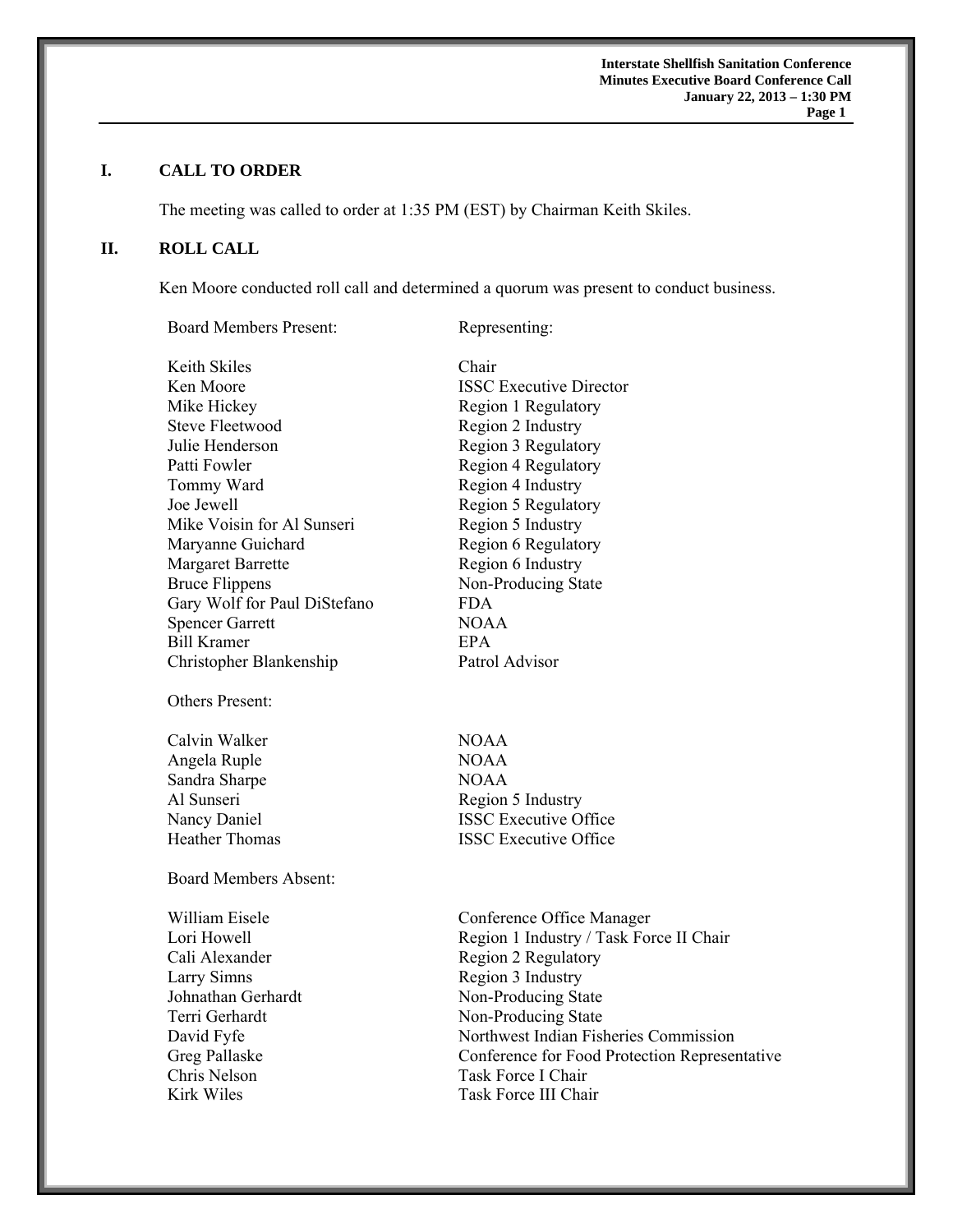### **III. SHIPPING & RECEIVING COMMITTEE RECOMMENDATIONS**

#### A. Definitions

 Following a motion and a second, the Board adopted the Committee's recommendation that the following definitions will be added to the NSSP Guide for the Control of Molluscan Shellfish Model Ordinance effective immediately and a proposal will be submitted at the 2013 Biennial Meeting for adoption by the Conference.

- 1. **Adequate Icing** means that the amount and application of the ice is sufficient to ensure that immediate cooling begins and continues for all shellfish. If ice slurry is used and the shellfish are submerged the presence of ice in the slurry indicates adequate icing.
- 2. **Processing** means any activity associated with the handling, shucking, freezing, packing, labeling or storing of shellfish in preparation for distribution. This would include the activities of a shellstock shipper, shucker packer, repacker, reshipper, or depuration processor.
- 3. **Receipt of Shellfish** means the Critical Control Point where a shellfish dealer takes possession of shellfish at a location where it will be processed and/or will be shipped to another dealer or retail establishment. At this (location) point the dealer will monitor at receiving Critical Control Points to ensure compliance with Critical Limits. This is also the (location) point at which the dealer will monitor storage and shipping Critical Control Points.
- B. Model Ordinance Chapter VIII. Control of Shellfish Harvesting @ .02 Shellstock Time to Temperature Controls A. (3)

Following a motion and a second, the Board adopted the following change as recommended by the Committee:

| Action<br><b>Level</b> | <b>Average Monthly Maximum</b><br><b>Air Temperature</b> | <b>Maximum Hours from Exposure</b><br>to Receipt at a Dealer's Facility<br><b>Temperature Control</b> |
|------------------------|----------------------------------------------------------|-------------------------------------------------------------------------------------------------------|
| <b>Level 1</b>         | $<$ 50°F (10°C)                                          | 36 hours                                                                                              |
| Level 2                | $50^{\circ}$ F - 60 °F (10°C - 15 °C)                    | 24 hours                                                                                              |
| Level 3                | $>60$ °F - 80 °F (15 °C - 27<br>$\circ$ C)               | 18 hours                                                                                              |
| Level 4                | >80 °F (≥27 °C)                                          | 12 hours                                                                                              |

(3) All other shellstock shall comply with the matrix below:

The Board also adopted a motion that clarification of requirements in A. (3) will be further elaborated in the Guidance Document.

Ken Moore will assist Bill Dewey in writing a proposal for submission at the 2013 Biennial Meeting that addresses the two (2) hour requirement in the Model Ordinance.

Ken Moore will share Gary Wolf's draft HACCP plan with the Board.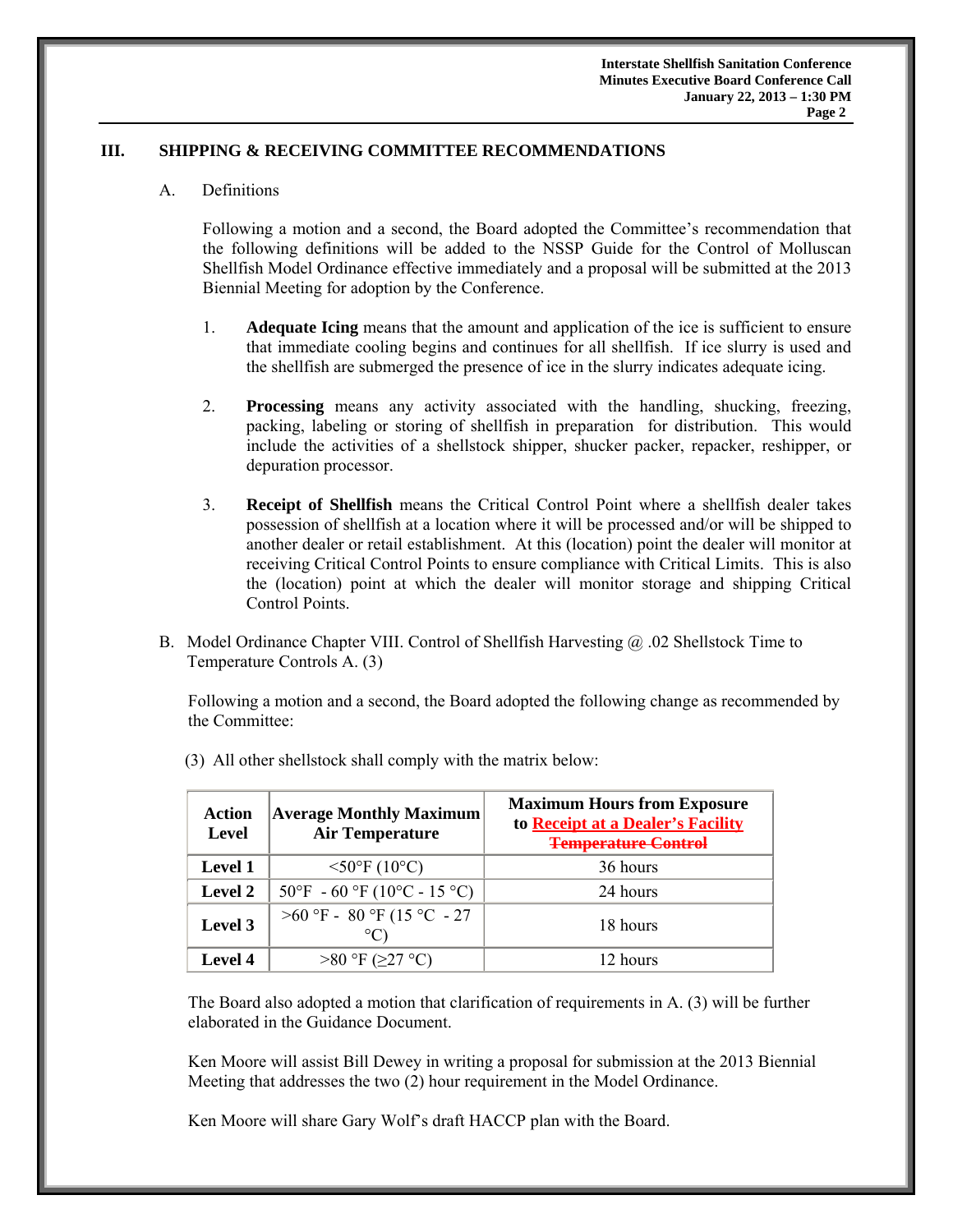C. Model Ordinance Chapter XIII. Shellstock Shipping .01 Critical Control Points B. (4)

Following a motion and a second, the Board adopted the following change as recommended by the Committee:

- (4) All other shellstock obtained from a licensed harvester shall be placed in a conveyance prechilled or a storage area maintained to  $45^{\circ}F$  (7.2°C) or less and cooled to an internal temperature of 50°F (10°C) prior to shipment within ten (10) hours of receipt. **[C]**
- D. Guidance Document Cooler Process Studies

Following a motion and a second the Board adopted the following Guidance Document.

Cooler Process Study Guidance

An alternative to monitoring product temperatures would be to properly design a cooling process study that demonstrates that cooling critical limits will be met. The cooling process study must evaluate cooling times under worst case conditions found in the facility.

Factors including ambient air temperatures, product temperatures at arrival, amount of product to be cooled, arrangement of product in the cooler, and opening of the cooler door must be considered in the study. In conducting the studies, confirmatory product temperatures should be taken at the area of the cooler that is likely to have the least cooling ability. For instance, product temperature should be taken in the middle of a pallet in the most difficult cooling portion of the cooler.

Once a study is completed, the study should detail requirements needed to achieve compliance with the critical limits. Requirements could include such items as cooler capacity or arrangement of product in the cooler. Once identified, the monitoring of the critical limits would include records to document that the requirements identified in the study to meet the critical limit are monitored. The written study remains with the HACCP records.

This guidance can be utilized as a guide by the Authority when a certified dealer chooses not to physically monitor the initial temperature storage Critical Control Point (CCP) for each incoming lot of shellstock. The dealer can demonstrate the ability of the cooler to achieve required internal shellstock temperatures through a study that demonstrates that their mechanical refrigeration unit is able to cool shellstock to 50°F for *Vp* or 55°F for *Vv* within the required maximum time frame and cool non-*Vibrio* shellstock to 50°F prior to shipment. This would enable the firm to monitor the ambient temperature of the refrigeration unit without requiring the firm to take the internal shellstock temperatures at the exact time of ten (10) hours (*Vp*) or six (6) hours (*Vv*) for each lot of shellfish on each day of the *Vv* or *Vp* Control Plan season or at time of shipment for A. (3) product. This guidance assumes that the refrigeration unit has a continuous temperature recording device (TRD) or the dealer manually monitors the cooler ambient temperature each day.

- 1. Determine the parameters of the cooler process study based on expected maximum load during implementation of a *Vv* or *Vp* Control Plan. This study can also be used to satisfy internal temperature requirements for shipping A. (3) shellstock.
- 2. Over three (3) days of refrigerated storage, starting with the first day of the *Vv* or *Vp* season, record the "internal" shellstock temperature at the time of loading into the cooler.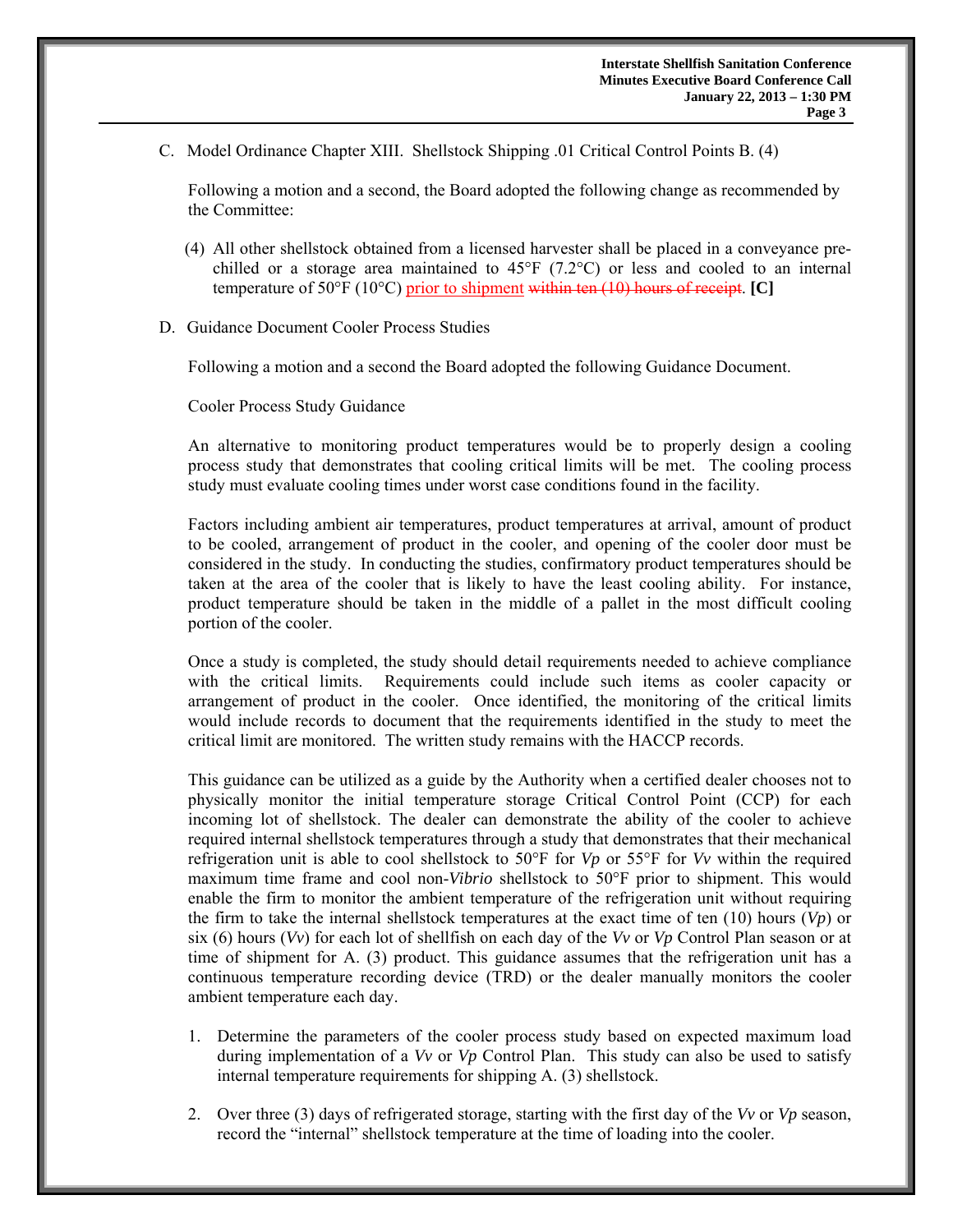- 3. Record the days' maximum air and water temperature in the vicinity of the harvest area.
- 4. Record the internal shellstock temperatures after six (6) hours of refrigerated storage for *Vv* and at ten (10) hours of refrigerated storage for *Vp* and record the results. For A. (3) shellstock, internal temperature must be monitored to determine the length of time necessary to achieve an internal temperature of 50°F.
- 5. If the internal shellstock temperatures meet the Model Ordinance requirements for cooling, continue to only monitor the cooler ambient temperatures as outlined in the HACCP Plan.
- 6. When the air or water temperatures in the vicinity of the harvest area have increased by 10°F since the initial process study date repeat process study as described in No. 1 through No. 4 above.
- 7. If results meet the Model Ordinance requirements for cooling continue to only monitor the cooler ambient temperatures as outlined in the HACCP Plan.
- 8. When the air or water temperatures in the vicinity of the harvest area have increased by another 10°F since the initial process study date repeat process study as described in No.1 through No. 4 above.
- 9. If results meet the Model Ordinance requirements for cooling continue to only monitor the cooler ambient temperatures as outlined in the HACCP Plan.
- 10. If following the process studies the cooler has been shown to achieve the required internal shellstock temperature, including at least one 3-day period of maximum loading under elevated air and water temperatures, then the study is considered successful and the certified dealer needs only to continue to monitor the routine cooler ambient temps as per their HACCP Plan.
- **Note:** Changes to maximum shellfish loading or cooler capacity or changes to cooler compressor would require the Process Studies to be repeated.

## **IV. OTHER BUSINESS**

A. State *Vibrio* Control Plans

A motion was made directing the Executive Office to compile a listing of States that are required to have *Vibrio* Control Plans and the months the Plans are in effect and distribute to the Board. The motion was seconded and adopted by the Board.

B. Chapter VIII. Control of Shellfish Harvesting @.02 Shellstock Time to Temperature Controls Item E.

A motion was made to adopt the following change:

E. The Authority shall ensure that harvesters document and provide trip records to the initial dealer demonstrating compliance with the time to temperature requirements or at which time the authority shall make other provisions.